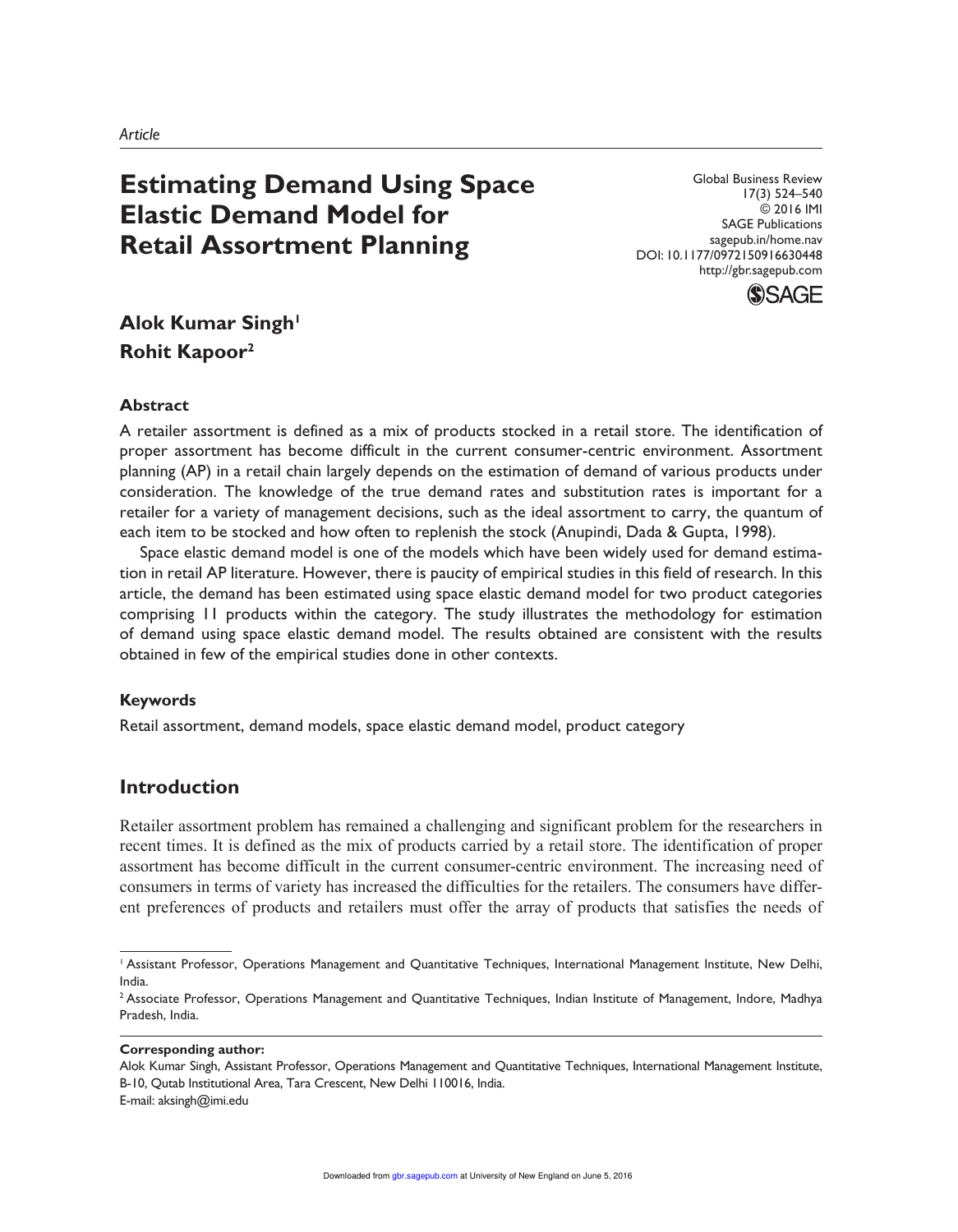various consumers (Ulu, Honhon & Alptekinoğlu, 2012). The purpose of selecting a subset of products from the available products is to maximize the retailers' objective, for example, profit, under consideration of constraints, such as limited space available for display, defined budget for the number of products and their stock keeping units (SKU), inventory to be carried to meet a desired service level and, last but not the least, to fulfil the ever-changing needs of the consumers.

In the current retail merchandising scenario, consumers have a tendency to search for the products offered by the retailers. Sometimes, the search is for the current purchase and sometimes it is done for extending the list for future buying (Morales, Kahn, McAlister & Broniarczyk, 2005). As stated by Quelch and Kenny (1994), the number of products in the market for sale are increasing at a faster rate than the realized sales of the products. It is understood that the assortment selected by any retailer has a greater impact on its gross margin or sales and hence the exercise of assortment planning (AP) plays an important role in retail management.

Assortment planning is a process of selecting types and the number of products to be kept from a given product line and also determining the optimal level of inventory of these products. Though the retail market is growing in India, there are also challenges attached to the business especially in these emerging markets (Basu, 2015). One of the critical issues faced by a retailer in the process of AP is to estimate the demand for each product and by using these demand estimates, developing a profit function and choosing the best array of products to maximize profit under various constraints (Rajaram, 2001). Assortment planning is relatively a new field for both the academicians and the practitioners in terms of specialized models for optimizing assortment. Though AP always remained an issue of concern for the retailers, the development of scientific methods is limited in this field.

The estimation of demand is a complex phenomenon. There exist some models to estimate the demands. In the present study, the space elastic demand model has been studied for the estimation of the demand for two product categories in a hyper store which is one of the 200 stores of a big Indian retail chain. The demand derived through the model has been compared with the actual demand obtained from the store. Most of the earlier works in demand estimation are analytical and there is a lack of literature on empirical studies. The application of the models developed and the estimation of various parameters used in the analytical work are also lacking. In this work, an attempt is being made to explain the method for parameter estimation in real time which is further used for demand estimation. The appropriate variables explaining the demand more accurately are identified and their application in the space elasticity model is explained.

The remaining article is organized as follows. The first section gives an introduction of the topic and describes its relevance and importance for business and different industries. The second section discusses the detailed literature review of the topic. We have focused on the area where AP has been applied considering the specific demand model. The third section describes the methodology in which the demand model has been explained along with the methodology for parameter estimation of the demand model for the study, that is, space elastic demand models. The fourth section describes the data collection process. The fifth section shows the results of the study and includes discussion on the results. The sixth section includes managerial implications. Finally, the seventh, eighth and ninth sections include limitations, conclusion and future scope of the work, respectively.

#### **Literature Review**

In a typical supermarket, the customers buy product without the help of any sales personnel, that is, the product displayed has to sell itself (Hansen & Heinsbroek, 1979). The shelf-space utilization and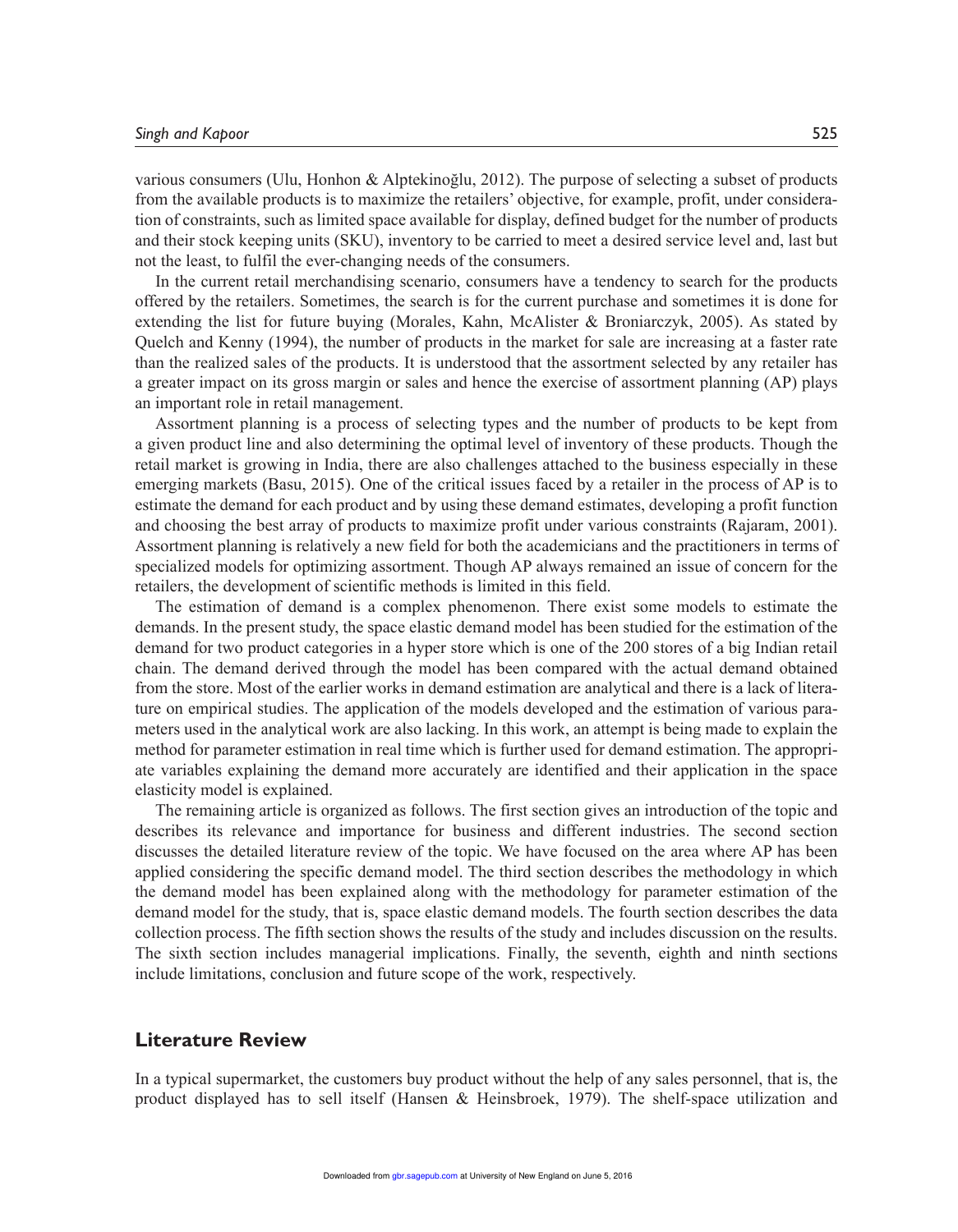assortment carried by the retailer hence becomes an important factor in a new business scenario. It has become important for the retailers to carry the products that minimize the lost sales due to stock-outs and maximize its profit. Consumer reaction towards assortment carried by a retailer has always remained a complicated issue for the researchers. In few researches, it has been concluded that increasing the varieties in any store increases the probability of purchase. However, in a recent research (Kök, Fisher & Vaidyanathan, 2009), it has been reasoned that the product variety has reached its saturation and that now, a decrease in assortment has led to an increase in profits. Similar results has been concluded by Chernev and Hamilton (2009). The idea is that more number of products in the assortment led to confusion in the minds of consumers, increased searching cost and hence sometimes led to no purchase.

Researchers have developed models in the last three to four decades to address the various objectives associated with retail shelf allocation and AP. It has been observed that the demand estimation in any AP problem mostly considered shelf-space and substitution parameters. In this section, the assortment problem dealt by various researchers with shelf-space allocation models has been reviewed.

#### *Assortment Planning with Space Elastic Demand Model*

It has been posited in the literature that sales of a product in a self-service type of atmosphere are influenced by the shelf space provided to the product. As in any superstore, the space is limited; there is always a problem of shelf-space distribution among different brands and products. In a very early work, Lee (1960) investigated the variables affecting the shelf-space allocation decision in agriculture-based products. Many important issues which are interrelated with each other, such as like the merchandising effect, frequency of replenishment, lot size of replenishment and cost associated in terms of labour, were considered in the model. Brown and Tucker (1961) examined the effect of shelf space on the sales of three categories of products. The products were classified as unresponsive products like salt, general use products like breakfast food and occasionally purchased products like canned nuts. The study found mixed results among the categories and there were no definite results concluded between the sales and the space allocated.

Cairns (1963) used a graphical solution to allocate shelf space among two products to maximize profits while taking space elasticity into account. Direct shelf elasticity/cross-space elasticity is defined as the ratio of the relative change in unit sales of the considered product to the relative change in the shelf space of that product/competing products (Chen, Chen & Tung, 2006). The model considered by Cairns does not take into account the limited shelf space as well as integral facing restrictions. Kotzan and Evanson (1969) examined the effect of shelf-space alteration on the sales of the four products in drug category.

In a seminal paper by Corstjens and Doyle (1981), a geometric programming model was developed where both product and cross-space elasticity were considered and the objective was profit maximization. The model highlights sales–space elasticity that gauges the sales response of a given product to the space allocated to another. It is the first space allocation model to incorporate such interdependencies. Costs were modelled as functions of inventory investment and handling expenses. Other constraints included store size, upper and lower bounds on space of each category as well as availability/minimum service level of products. A geometric programming approach was used to solve the problem. It was reported that the optimal space allocation is dependent on product profitability, direct space elasticity of the product and the product's cross-space elasticity. The model developed by Corstjens and Doyle has been the base of many studies incorporating space elastic demand model.

Corstjens and Doyle (1983) extended the static model to a dynamic one that allows for the anticipation of changing customer tastes and changing product growth and life cycles that could motivate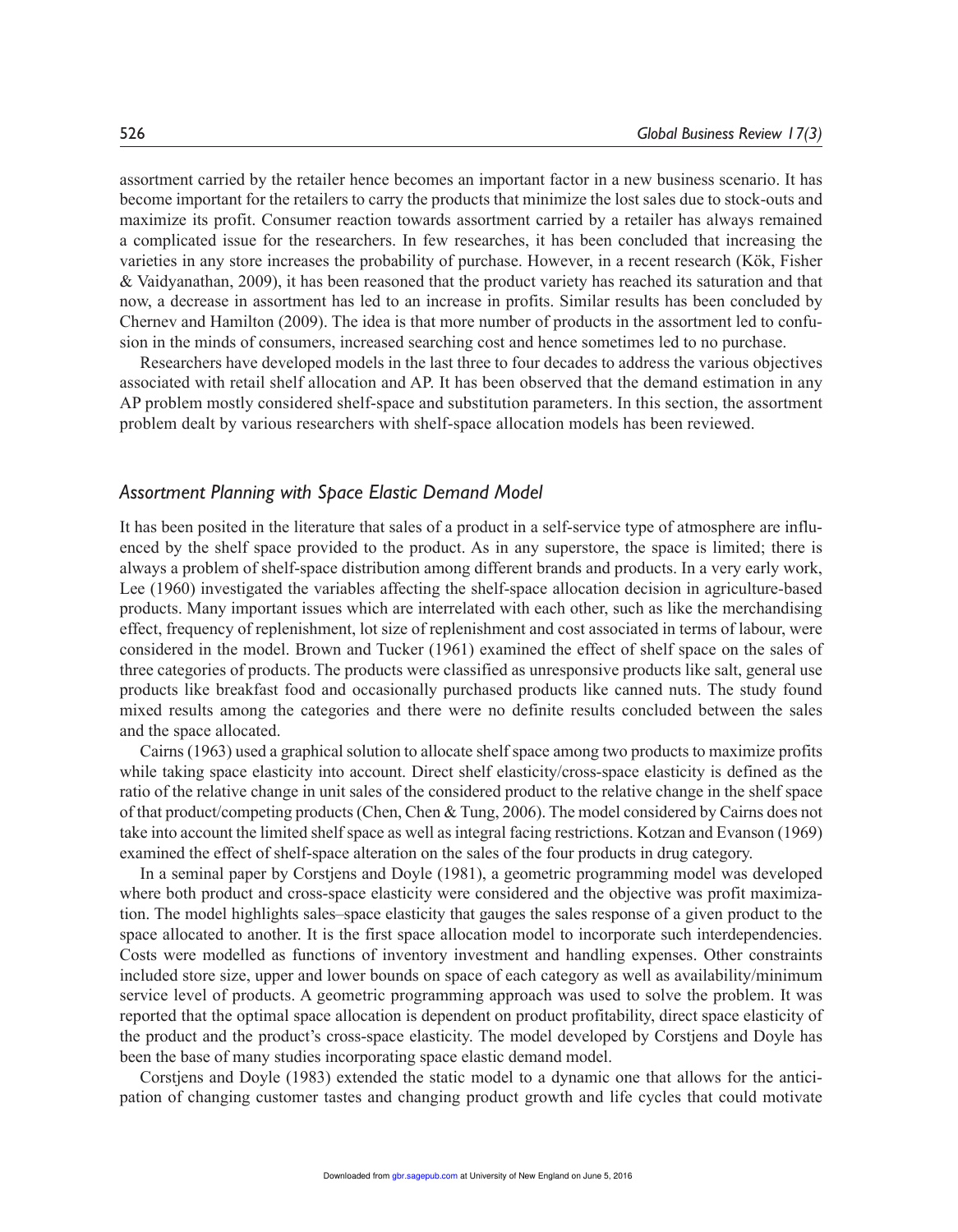retailers to allocate more space to new products and to divest from declining ones. Zufryden (1986) proposed a model that considered space elasticity, cost of sales and demand-related marketing variables, but neglected cross-space elasticity between products while fixing non-space marketing variables. A dynamic programming approach to the model was used to solve the problem.

The work of Bultez and Naert (1988) builds on the work of Corstjens and Doyle and extends modelling cross-elasticity in product category management models. A shelf allocation for retailers' profit (SHARP) model was developed, which is similar to the (Corstjens and Dolye) C-D model and optimized space allocation within a product category, taking into account interdependencies within product groups and across groups. Borin, Farris and Freeland (1994) addressed product assortment and space allocation in a constrained optimization problem. The total demand was distinguished as unmodified, modified, stock-out and acquired demand. Borin and Farris (1995) analyzed the deviation in parameter estimation which yielded almost same assortments and shelf allocations when compared to the actual results. It was concluded that even a 50 per cent error in parameter estimation would lead to actual results.

Desmet and Renaudin (1998) used the C-D model framework in an empirical study of product category sales responsiveness to allocated shelf space where the model was based on a demand function linking the share of sales to the share of space allocated to the product category. Urban (1998) studied the integration of inventory control models, product assortment models and shelf-space allocation models. A suitable algorithm heuristics was used for solving the problem.

Bookbinder and Zarour (2001) integrated direct product profit (DPP) into shelf-space allocation optimization problem. The C-D framework was used with an addition of the DPP method. Yang (2001) developed a model based on the non-linear model of C-D. However, because the latter is difficult to apply in realistic situations, a simplified yet practicable alternative model in the form of a linear multiknapsack integer programme was proposed. Irion, Al-Khayyal and Lu (2004) extend the C-D model to study the shelf-space allocation problem at the product level. It was posited that the demand for each product is a function of its own and other products' shelf space through own and cross-space elasticity.

It is evident from the literature review that most of the papers on retail AP are either analytical or have used simulated data for their studies. The probable reason for lack of empirical studies is the lack of interest of the store manager and the companies owning the stores. The collection of real-time data sometimes needs intervention in the regular operations of the store.

For more detailed literature review on the application of space elastic demand model in AP, refer Singh and Kapoor (2013).

#### **Methodology**

#### *Space Elastic Demand Model*

Under the space elastic demand model, the demand of a product is measured in terms of the space allocated to the given product as well as the space allocated to its competitive products. In a supermarket scenario, a category of products are kept at the same place. Hence, it is rational to assume that the space allocated to competing products has an influence on the sales/demand of the products. Lee (1960), in his paper, mentioned the space as an important variable in agriculture-based product selection. Since then, many authors have used space and cross-space elasticity as a measure for demand.

The demand function under this model is written as

$$
D = a_i * f(S_i, S_j),\tag{1}
$$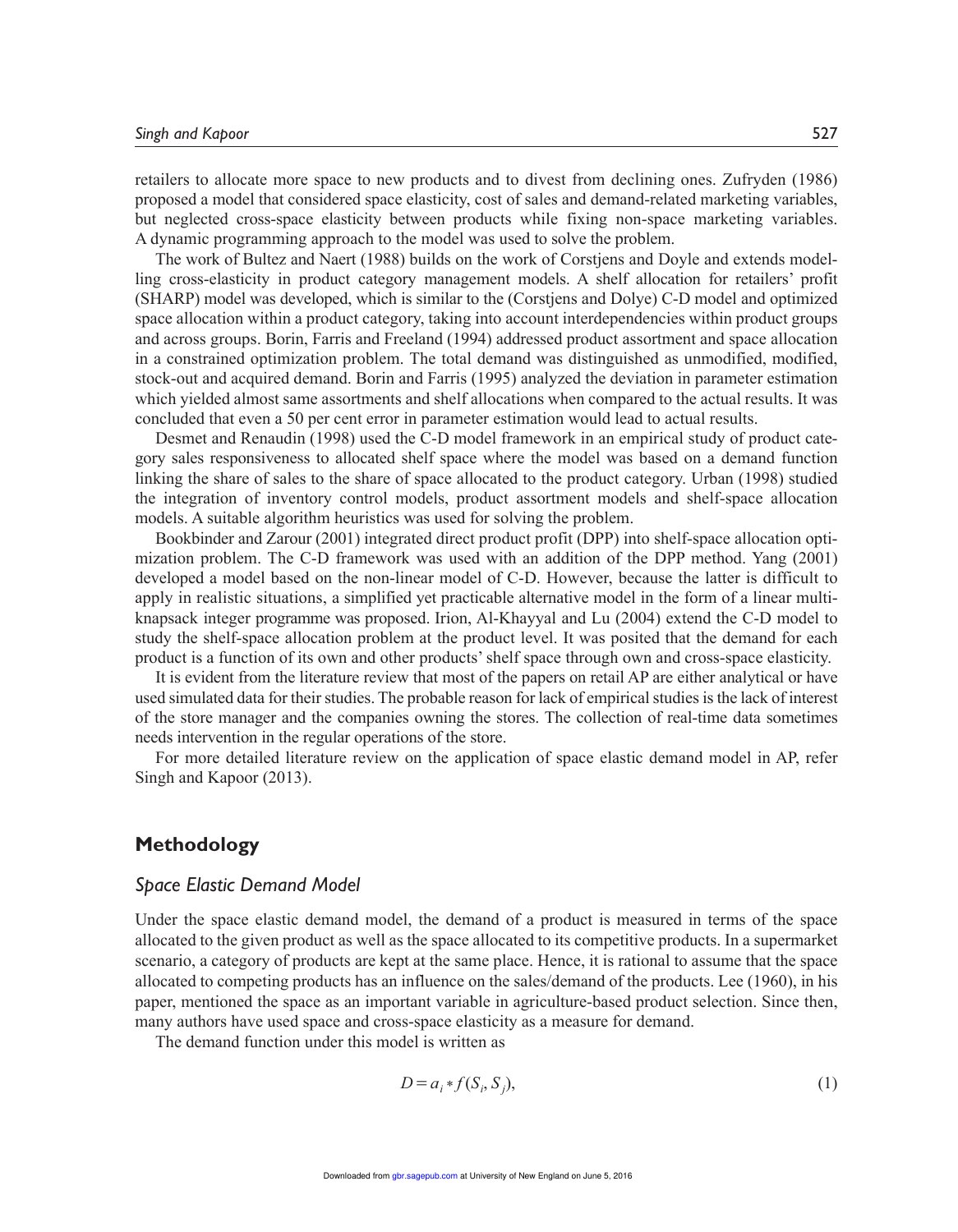where  $a_i$  = Latent demand for product *i*,

*S<sup>i</sup>* = Space allocated to product *i* and

 $S_j$  = Space allocated to product *j*.

The same expression has been used by many researchers in the context of retail demand estimation. However, many authors have extended this model by incorporating some more variables in the model, which were important in the context studied. The structure of the equation, however, remained unchanged in all these extensions.

#### *Estimation of Parameter of Space Elasticity Demand*

The log-linear function is a common function taken for representing demand.

The function will be

$$
D = a * f(x_i),
$$

where

*a* is some scale constant and

 $f(x)$  is a multiplicative function of variables affecting the demand.

For demand which is assumed to be dependent only on space and cross-space elasticity, the function will be

$$
D_i = a * (S_i)^{\alpha_i} * \Pi_{j \neq i}^N (S_j)^{\beta^j}
$$
 (2)

where  $a =$  Latent demand for product *i*,

 $S_i$  = Space allocated to product *i*,

 $S_j$  = Space allocated to product *j*,

 $\alpha_i$  = Direct space elasticity of demand for product *i* and

 $\beta_{ii}$  = Cross space elasticity of demand of product *i* with respect to product *j*.

The expression is similar to the expression used by Corstjens and Doyle (1981).

The given function can be converted in log-linear function by taking log on both sides. The resulting equation will be

$$
\ln D_i = \ln a + \alpha_i \ln S_i + \sum_{j \neq i}^N \beta_{ji} * \ln S_j
$$
\n(3)

For a function like this, the coefficients of the terms are also the coefficients of the elasticity of demand with respect to that variable. By partially differentiating both sides with respect to *S<sup>i</sup>* , we get

$$
\frac{1}{D} \frac{\partial D_i}{\partial S_i} = \alpha_i * \frac{1}{S_i}
$$
  

$$
\Rightarrow \frac{S_i}{D} \frac{\partial D_i}{\partial S_i} = \alpha_i
$$
 (4)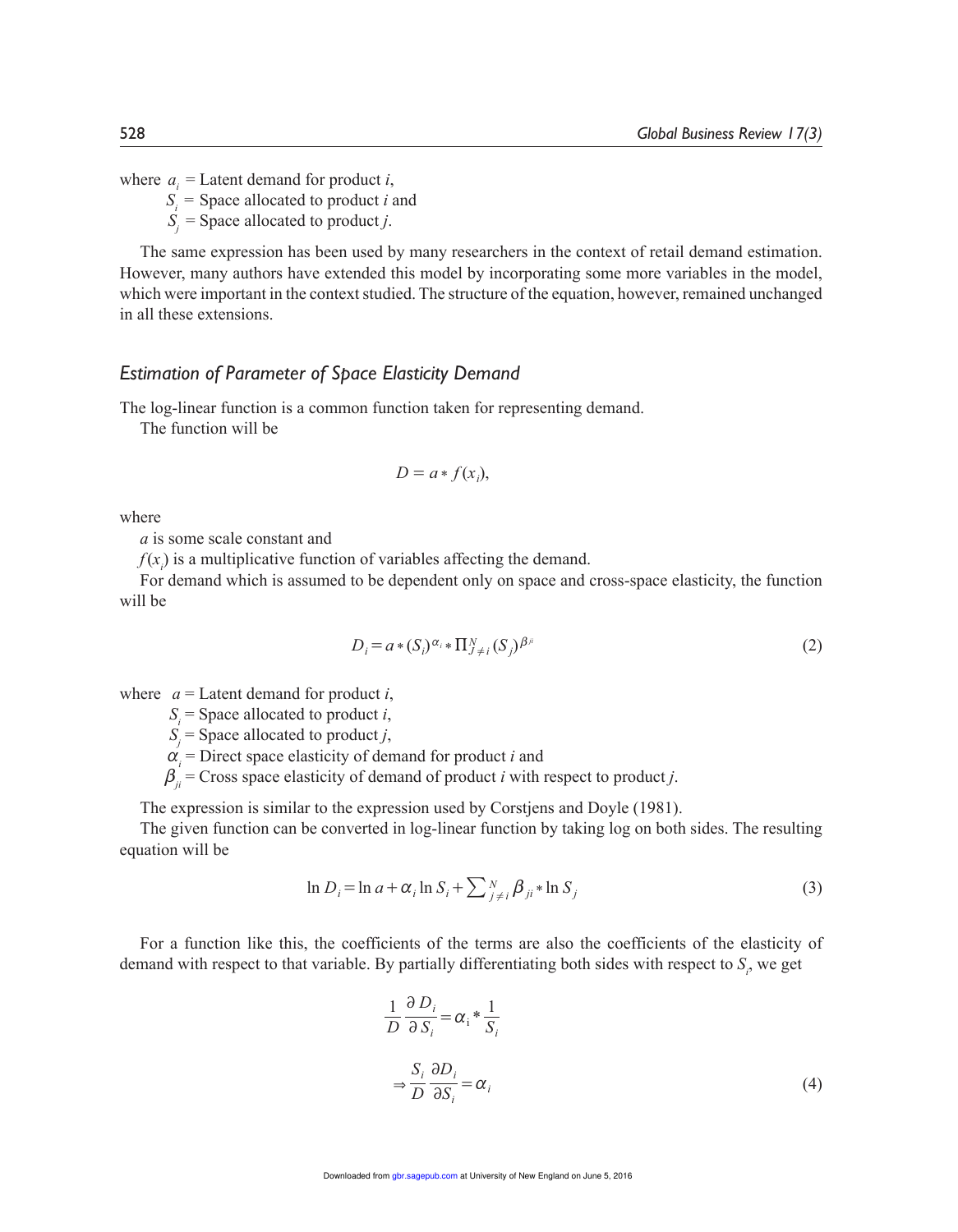which is nothing but the direct space elasticity of demand. Similarly, if we differentiate the Equation (3) with respect to *S<sup>j</sup>* , we get

$$
\frac{1}{D} \frac{\partial D_i}{\partial S_{ji}} = \beta_{ji} * \frac{1}{S_j}
$$
  

$$
\Rightarrow \frac{S_j}{D_i} * \frac{\partial D_i}{\partial S_j} = \beta_{ji}
$$
 (5)

Equation (5) is the expression for the cross-space elasticity of demand of product  $i$  with respect to product *j*. The last expression concludes that if we run a log linear regression, the coefficient of any of the variable is the coefficient of the variable elasticity of demand.

### **Data Collection**

The present work is an exploratory research. The cross-sectional data were collected from a hyper store located in the eastern part of the country. The store is a part of a company dealing in retail business and has almost 200 stores across India including hypermarkets and superstores. The company has almost 2 million customers per month around the country. The store selected for study is spread in almost 20,000 sq ft of area and carries almost 60,000 SKUs.

The data were collected for a period of 3 months from February 2013 to April 2013. Ideally, a variety of products should be tested but we narrowed down to the product categories which satisfy certain criteria/assumptions which are explained below.

The number of products during the study period in the category did not increase or decrease. The price within the category is assumed to be approximately constant (prices not changing significantly) during the study period. The product category selection was from the retailer's categorization of the product as food and non-food item. The frozen food products were discarded on the basis of limited shelfspace availability. Small-sized products were discarded as it was difficult to capture data for them. Based on these criteria/assumptions, the two categories, namely 600 ml pet bottled soft drinks from food and mosquito repellents from non-food category, were chosen. It has been observed that the presence of competing products taking almost equal space and having prices almost similar also make consumers substitute their initial preference. Also, these products are sometimes instantaneous purchases.

For space elastic demand model, the demand was taken from the point of sales (POS) data. For space allocation, the data were recorded on daily basis. No interference was made into the daily working of the staff members. The spaces allocated to the products were recorded every day. The store staff and/or the staff from the company kept an eye on the stocks and the sales. Once the shelves were arranged in the morning, no refilling was done throughout the day. The monitoring of the products in shelves was done in two stages. The number of billings of the store was recorded from the POS data which also included the number of bills generated for a given category and the number of persons buying from the category and the sub-category. Any promotions made by either the company or the store were recorded. Any in-store advertisement done by the store or supported by the company was also recorded. The other factors recorded were the number of billing counters operational each day and the number of personnel at the shelves of each product which is an indicator of the service provided by the store for the customers. The selling price and cost of the product were also observed and any change in them at any point during the period of study was recorded.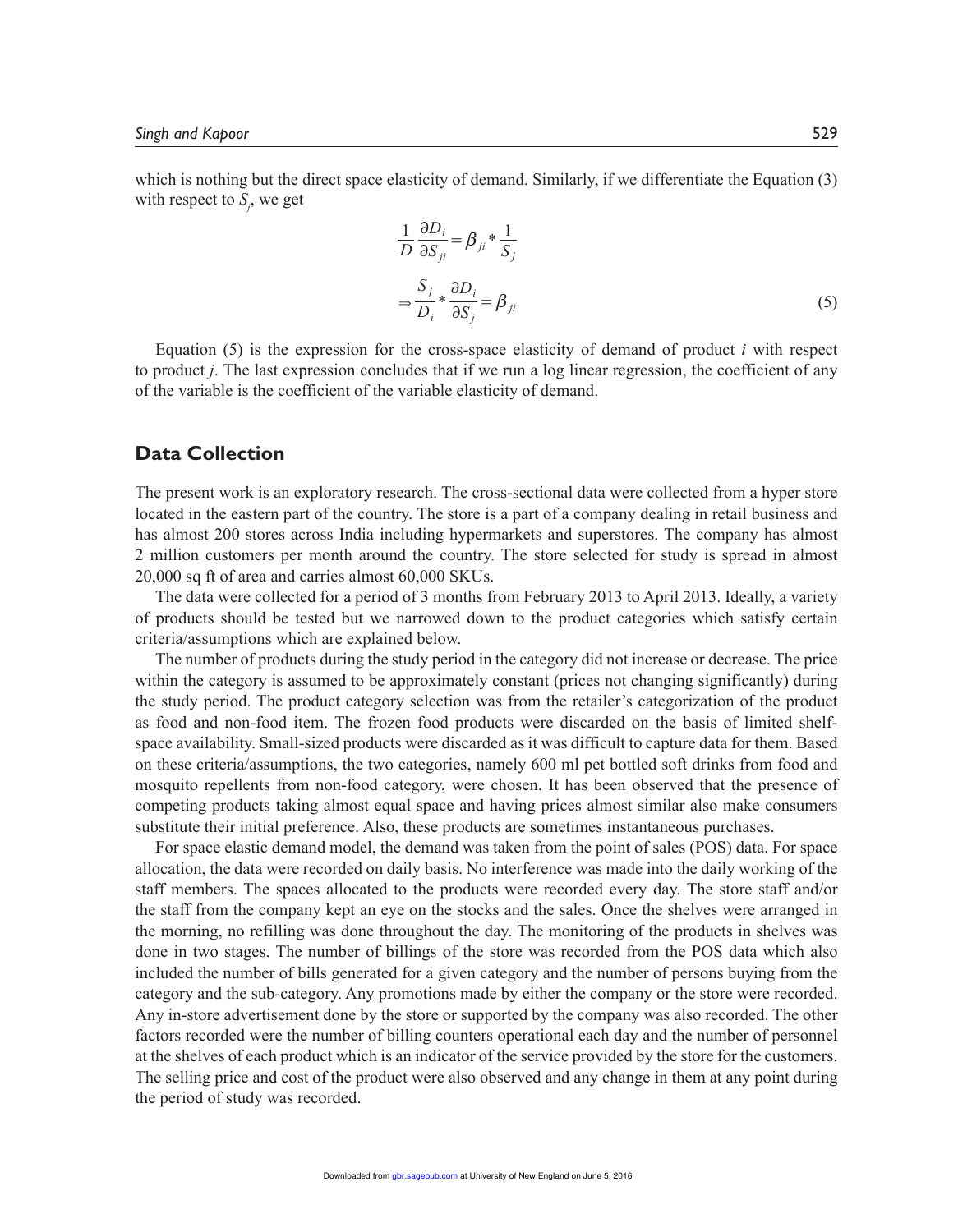## **Results and Discussion**

The space elastic demand model was tested on the two product categories. The multi-collinearity among the variables for all the models was tested beforehand. All the values in the correlation matrix were found in the low and medium range of correlation (Bluman, 1995). The related correlation matrices have been provided in Appendix A, Tables A12 and A13.

The result of the space elastic demand model for product 1 in category 1 is given in Table 1. The analysis of variance (ANOVA) table for the model for product 1 of category 1 is shown in Table 1.

It is observed from Table 1 that the *F* value for the model is higher than the significant *F* value. The *F* value for the product 1 in category is 14.2509 which is much higher than the significant *F* value. Hence, we can conclude that the space elastic demand model is valid for product 1 of category 1. Similar results for all the products in category 1 are summarized in Table 2.

It is evident from the *F* values of all the models in Table 2 that all the models are valid for all the products in category 1.

The result of the space elastic demand model for all the products in category 2 is summarized in Table 3.

|            | df      | SS      | MS     |         | Significance F |
|------------|---------|---------|--------|---------|----------------|
| Regression | 6.0000  | 21.0783 | 3.5130 | 14.2509 | 0.0000         |
| Residual   | 82,0000 | 20.2142 | 0.2465 |         |                |
| Total      | 88,0000 | 41.2924 |        |         |                |

| Table I. ANOVA Result for Product I in Category I |  |  |  |  |
|---------------------------------------------------|--|--|--|--|
|---------------------------------------------------|--|--|--|--|

**Source:** Own findings.

**Table 2.** ANOVA Result for All Products in Category 1

|           | df     | SS      | MS     | F       | Significance F |
|-----------|--------|---------|--------|---------|----------------|
| Product I | 6.0000 | 21.0783 | 3.5130 | 14.2509 | 0.0000         |
| Product 2 | 6.0000 | 20.5510 | 3.4252 | 9.8312  | 0.0000         |
| Product 3 | 6.0000 | 9.8855  | 1.6476 | 3.6109  | 0.0032         |
| Product 4 | 6.0000 | 18.4905 | 3.0817 | 8.5111  | 0.0000         |
| Product 5 | 6.0000 | 24.8372 | 4.1395 | 11.0774 | 0.0000         |
| Product 6 | 6.0000 | 20.0182 | 3.3364 | 12.9343 | 0.0000         |

**Source:** Own findings.

**Table 3.** ANOVA Result for All Products in Category 2

|           | df     | SS      | MS     |         | Significance F |
|-----------|--------|---------|--------|---------|----------------|
| Product 1 | 5.0000 | 18.4610 | 3.6922 | 11.0026 | 0.0000         |
| Product 2 | 5.0000 | 24.8680 | 4.9736 | 17.3246 | 0.0000         |
| Product 3 | 5.0000 | 25.7346 | 5.1469 | 17.4409 | 0.0000         |
| Product 4 | 5.0000 | 16.1130 | 3.2226 | 8.9230  | 0.0000         |
| Product 5 | 5.0000 | 14.1291 | 2.8258 | 13.9795 | 0.0000         |

**Source:** Own findings.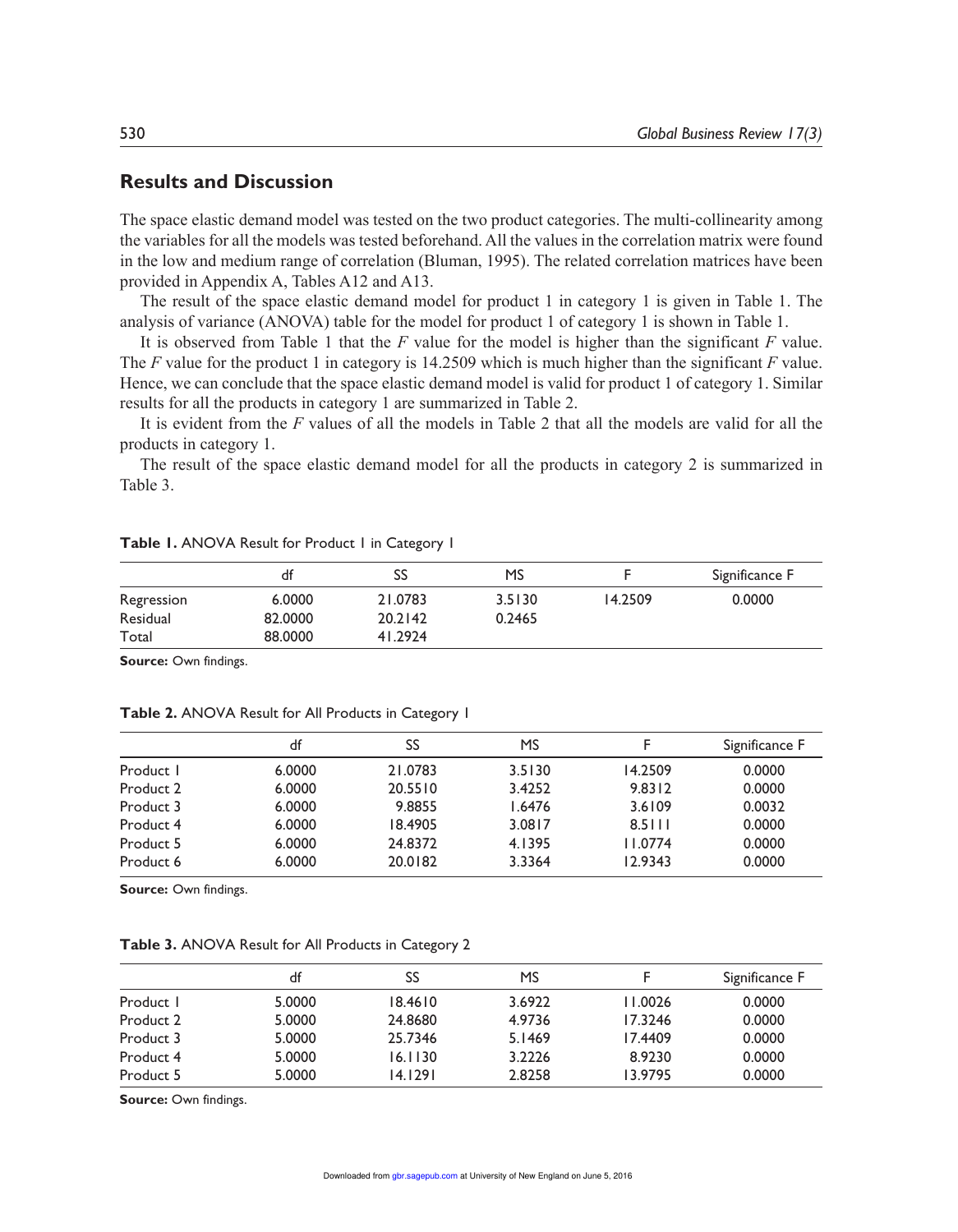The *F* values of the models for all the products in category 2 in Table 3 indicate that the space elastic models are valid for all the products.

The other results for the space elastic models for all the products in categories 1 and 2 have been summarized in Appendix A.

#### **Managerial Implication**

Assortment planning has been the focus of numerous industry studies. Many researchers as well as practitioners have stressed on the importance of AP in retail sector. It is very important for any retailer to efficiently manage this process of AP. In the present work, empirical testing of space elastic demand model has been carried out. The analysis showed that space elastic demand model is valid in the Indian context for predicting the demand. As there are very limited studies in the Indian context, this work will help the researchers and practitioners to learn the nuances of retail AP in the given context. The demand has been estimated from a retailer's perspective. The demand models incorporate some parameters. The estimation of these parameters using the data collected is a contribution of the work. The readers will be able to learn the method of parameter estimation. The present work can be used to estimate the demand of new products in the market and may help retailers in their selection or deselection.

### **Limitation of the Study**

Although the scope of the work has been achieved, there are many limitations of the study. The literature review and scope of the problem have been defined as per the availability of the literature on the past works on the demand model areas and assortment optimization field. The selection of the store is also a limitation of the work. The selection of the store was dependent on the approval of the store manager for carrying out the research work. In addition, the selection of the product was also affected by the store manager. The number of products selected for the study was also affected by the approval from the store manager. In the current study, 11 products from two categories have been studied. The limited number of product categories for study limits the generalization of the study. In the assortment optimization problem, the values of direct and space elasticity of demand have been used from the current study. These values may improve if the duration of the study is increased. Also, addition of some more variables to explain the phenomena more accurately may increase the suitability of the models. The other limitation of the work is the time frame of study. The study has been carried out for almost 3 months from February 2013 to April 2013. The data of 89 days and the analysis limit the applicability of the models and also affect the results. As there was restriction on the interaction with the consumers, the variables affecting the demand have been explored from the literature only. The interaction with consumers may give some deep insights into the factors affecting the demand.

### **Conclusion**

A retailer assortment is defined as the mix of products stocked in a retail store. The identification of proper assortment has become difficult in the current consumer-centric environment. The increasing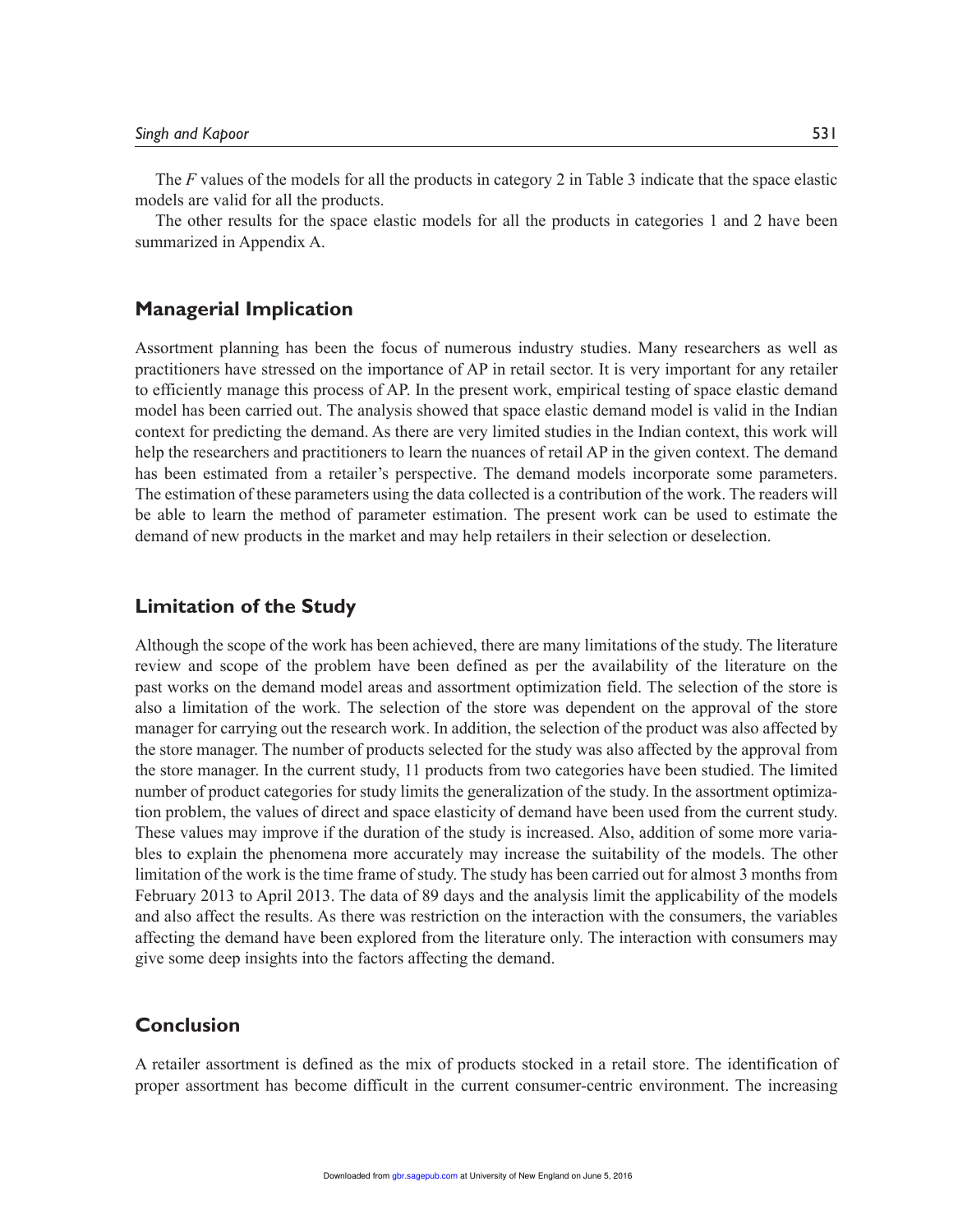needs of consumers in terms of variety have increased the difficulty of the retailers. The purpose of selecting a subset of products from the available products is to maximize the retailers objective, for example, profit, under consideration of constraints, such as limited space available for display, defined budget for the number of products and their SKUs, inventory to be carried to meet a desired service level and, last but not the least, to fulfil the ever-changing needs of the consumers. The assortment optimization problem in the literature varies because of the type of demand models considered by the authors or because of the context of the problem considered. In the present study, the behaviour of the space elastic demand models has been studied in two different categories in a big Indian retail chain.

Most of the earlier works in demand estimation are analytical and there is lack of literature on empirical studies. The application of the model and the estimation of various parameters used in the analytical work are also lacking. In the present work, the method for parameter estimation in real time has been explained which is used for demand estimation. Space elastic model has been explained and the parameters required for this type of demand model have been explained. With the data collected, the parameters were estimated using Microsoft Excel.

The results obtained from the work indicate that the model is valid in the given context. However, in some of the products, the cross-space elasticity is not significant. The probable reason for this could be that the product is one of the offerings from the same company which is offering the other brand or flavour of the product. Under these circumstances, there may not be significant effect of cross-elasticity.

### **Future Scope**

The work is limited to a single format of store and a single store. Future works can include more number of stores from different formats of stores and from different regions of the country. This may provide more insight into the process of demand estimation. Experimental study for the demand estimation can be performed. This will eliminate the problem for the retailers to conduct the study in the store. A comparative study with other demand models, namely, multinomial logit (MNL) model, exogenous demand model and locational choice model, may give more options to the retailers.

#### **Acknowledgement**

The authors are grateful to the anonymous referees of the journal for their extremely useful suggestions to improve the quality of the article. Usual disclaimers apply.

#### **Appendix A. Results of Space Elastic Demand Model**

**Table A1.** Space and Cross-space Elasticities for Product 1 Category 1

|                     | <b>Regression Statistics</b> |  |  |  |  |
|---------------------|------------------------------|--|--|--|--|
| Multiple R          | 0.7145                       |  |  |  |  |
| R <sup>2</sup>      | 0.5105                       |  |  |  |  |
| Adjusted $R^2$      | 0.4746                       |  |  |  |  |
| Standard Error      | 0.4965                       |  |  |  |  |
| <b>Observations</b> | 89.0000                      |  |  |  |  |

*(Appendix A1 continued)*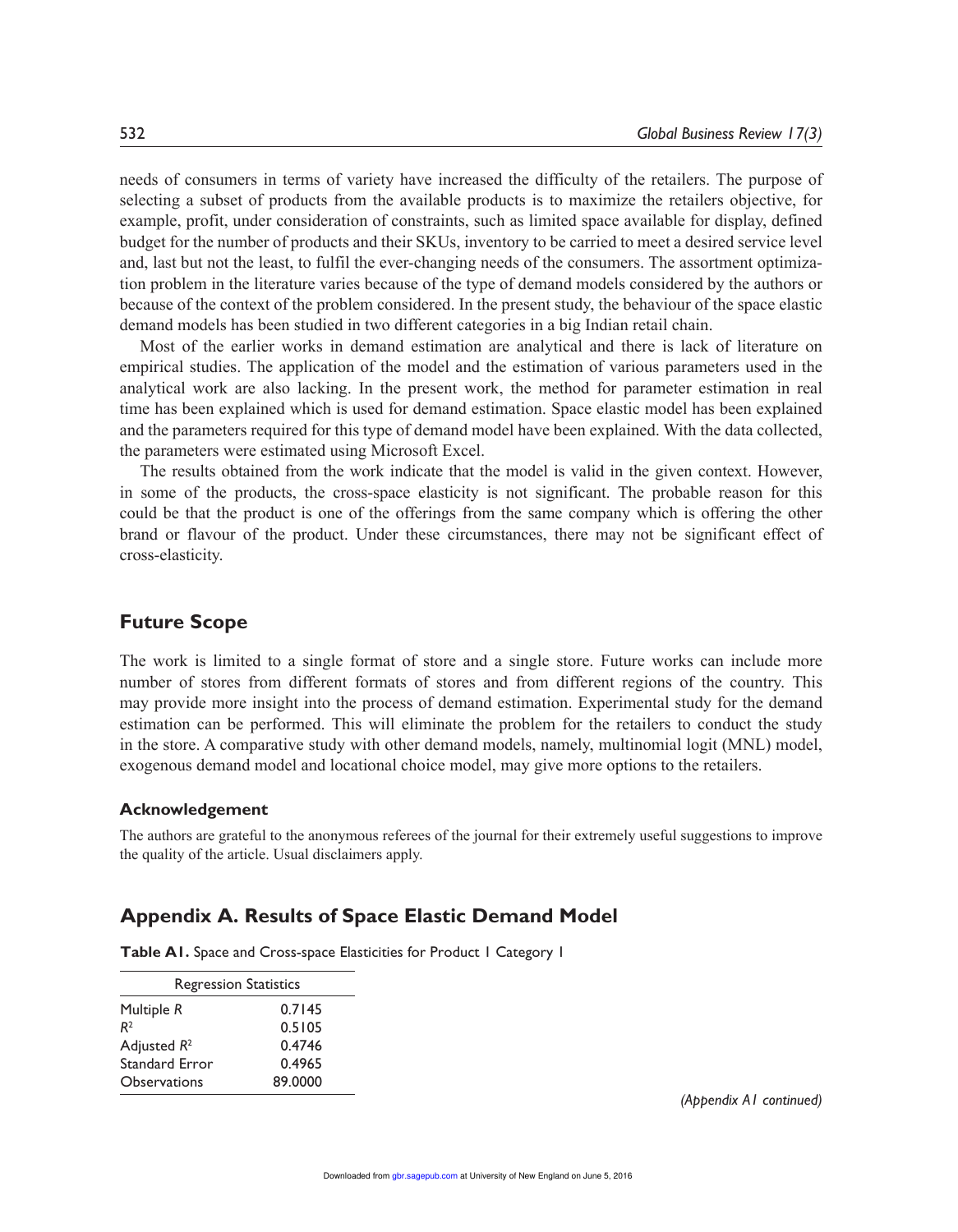|                                                                                   |              | <b>ANOVA</b>   |           |           |                |
|-----------------------------------------------------------------------------------|--------------|----------------|-----------|-----------|----------------|
|                                                                                   | df           | SS             | <b>MS</b> | F         | Significance F |
| Regression                                                                        | 6.0000       | 21.0783        | 3.5130    | 14.2509   | 0.0000         |
| Residual                                                                          | 82.0000      | 20.2142        | 0.2465    |           |                |
| Total                                                                             | 88,0000      | 41.2924        |           |           |                |
|                                                                                   |              |                |           |           |                |
|                                                                                   | Coefficients | Standard Error |           | t-stat.   | p-value        |
| Intercept                                                                         | $-9.7554$    | 1.9727         |           | $-4.9451$ | 0.0000         |
| $\alpha_{1}$                                                                      | 3.6219       | 0.4016         |           | 9.0179    | 0.0000         |
|                                                                                   | 0.1246       | 0.4826         |           | 0.2582    | 0.7969         |
|                                                                                   | 0.2143       | 0.2828         |           | 0.7576    | 0.4509         |
|                                                                                   | $-0.3694$    | 0.4550         |           | $-0.8118$ | 0.4193         |
| $\begin{array}{c}\beta_{21} \\ \beta_{31} \\ \beta_{41} \\ \beta_{51}\end{array}$ | 0.3066       | 0.2280         |           | 1.3452    | 0.1823         |
| $\beta_{61}$                                                                      | 0.2237       | 0.2141         |           | 1.0450    | 0.2991         |

#### *(Appendix A1 continued)*

**Source: Own finding.** 

## **Table A2.** Space and Cross-space Elasticities for Product 2 Category 1

| <b>Regression Statistics</b> |         |  |  |  |
|------------------------------|---------|--|--|--|
| Multiple R                   | 0.6468  |  |  |  |
| R <sup>2</sup>               | 0.4184  |  |  |  |
| Adjusted $R^2$               | 0.3758  |  |  |  |
| Standard Error               | 0.5903  |  |  |  |
| Observations                 | 89.0000 |  |  |  |

| <b>ANOVA</b> |         |         |           |        |                |
|--------------|---------|---------|-----------|--------|----------------|
|              | df      | SS      | <b>MS</b> |        | Significance F |
| Regression   | 6.0000  | 20.5510 | 3.4252    | 9.8312 | 0.0000         |
| Residual     | 82,0000 | 28.5685 | 0.3484    |        |                |
| Total        | 88,0000 | 49.1195 |           |        |                |

|                                 | Coefficients | Standard Error | t-stat.   | p-value |
|---------------------------------|--------------|----------------|-----------|---------|
| Intercept                       | $-11.8250$   | 2.3452         | $-5.0422$ | 0.0000  |
| $\beta_{12}$                    | 0.0062       | 0.4775         | 0.0129    | 0.9897  |
| $\alpha_{2}$                    | 3.3590       | 0.5738         | 5.8541    | 0.0000  |
| $\beta_{32}$                    | 0.2402       | 0.3363         | 0.7145    | 0.4770  |
|                                 | 0.4908       | 0.5410         | 0.9072    | 0.3670  |
| $\beta_{_{42}}$ $\beta_{_{52}}$ | 0.7294       | 0.2710         | 2.6915    | 0.0086  |
| $\beta_{62}$                    | 0.1605       | 0.2545         | 0.6305    | 0.5301  |

**Source:** Own finding.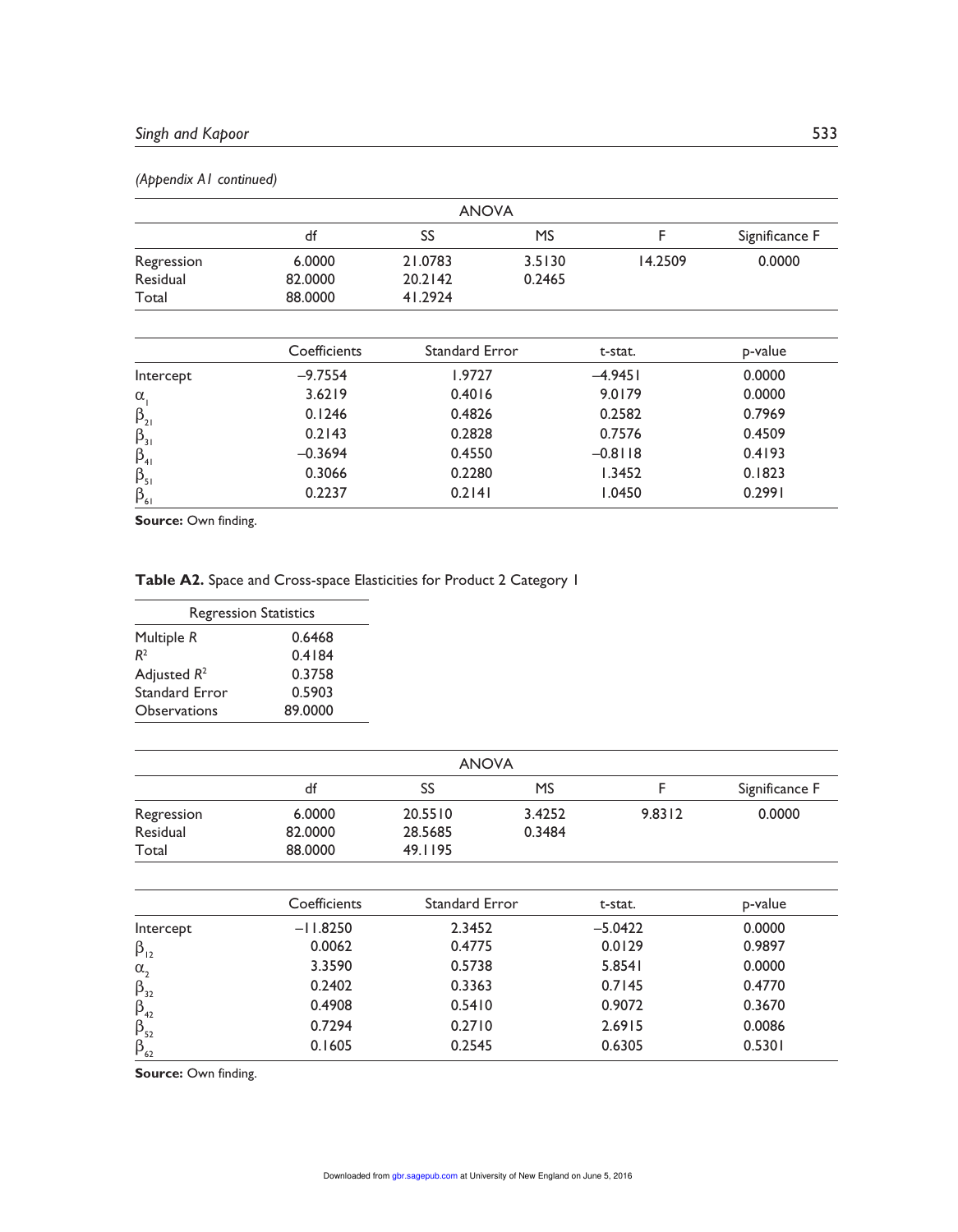| <b>Regression Statistics</b> |         |
|------------------------------|---------|
| Multiple R                   | 0.4572  |
| R <sup>2</sup>               | 0.2090  |
| Adjusted $R^2$               | 0.1511  |
| Standard Error               | 0.6755  |
| Observations                 | 89.0000 |

| Table A3. Space and Cross-space Elasticities for Product 3 Category I |  |  |  |  |  |
|-----------------------------------------------------------------------|--|--|--|--|--|
|-----------------------------------------------------------------------|--|--|--|--|--|

| <b>ANOVA</b> |         |         |        |        |                |
|--------------|---------|---------|--------|--------|----------------|
|              | df      | SS      | MS     |        | Significance F |
| Regression   | 6.0000  | 9.8855  | 1.6476 | 3.6109 | 0.0032         |
| Residual     | 82.0000 | 37.4148 | 0.4563 |        |                |
| Total        | 88,0000 | 47.3003 |        |        |                |

|              | Coefficients | Standard Error | t-stat.   | p-value |
|--------------|--------------|----------------|-----------|---------|
| Intercept    | $-2.5391$    | 2.6839         | $-0.9461$ | 0.3469  |
| $\beta_{13}$ | 0.3322       | 0.5464         | 0.6079    | 0.5450  |
| $\beta_{23}$ | 0.0281       | 0.6566         | 0.0428    | 0.9660  |
| $\alpha_{3}$ | 1.4091       | 0.3848         | 3.6619    | 0.0004  |
| $\beta_{43}$ | $-0.8097$    | 0.6191         | $-1.3079$ | 0.1946  |
| $\beta_{53}$ | 0.2944       | 0.3101         | 0.9492    | 0.3453  |
| $\beta_{63}$ | 0.3566       | 0.2913         | 1.2245    | 0.2243  |

Source: Own finding.

## **Table A4.** Space and Cross-space Elasticities for Product 4 Category 1

| <b>Regression Statistics</b> |  |  |
|------------------------------|--|--|
| 0.6195                       |  |  |
| 0.3838                       |  |  |
| 0.3387                       |  |  |
| 0.6017                       |  |  |
| 89,0000                      |  |  |
|                              |  |  |

| <b>ANOVA</b> |         |         |        |        |                |
|--------------|---------|---------|--------|--------|----------------|
|              | df      | SS      | MS     |        | Significance F |
| Regression   | 6.0000  | 18.4905 | 3.0817 | 8.5111 | 0.0000         |
| Residual     | 82,0000 | 29.6910 | 0.3621 |        |                |
| Total        | 88,0000 | 48.1815 |        |        |                |

*(Appendix A4 continued)*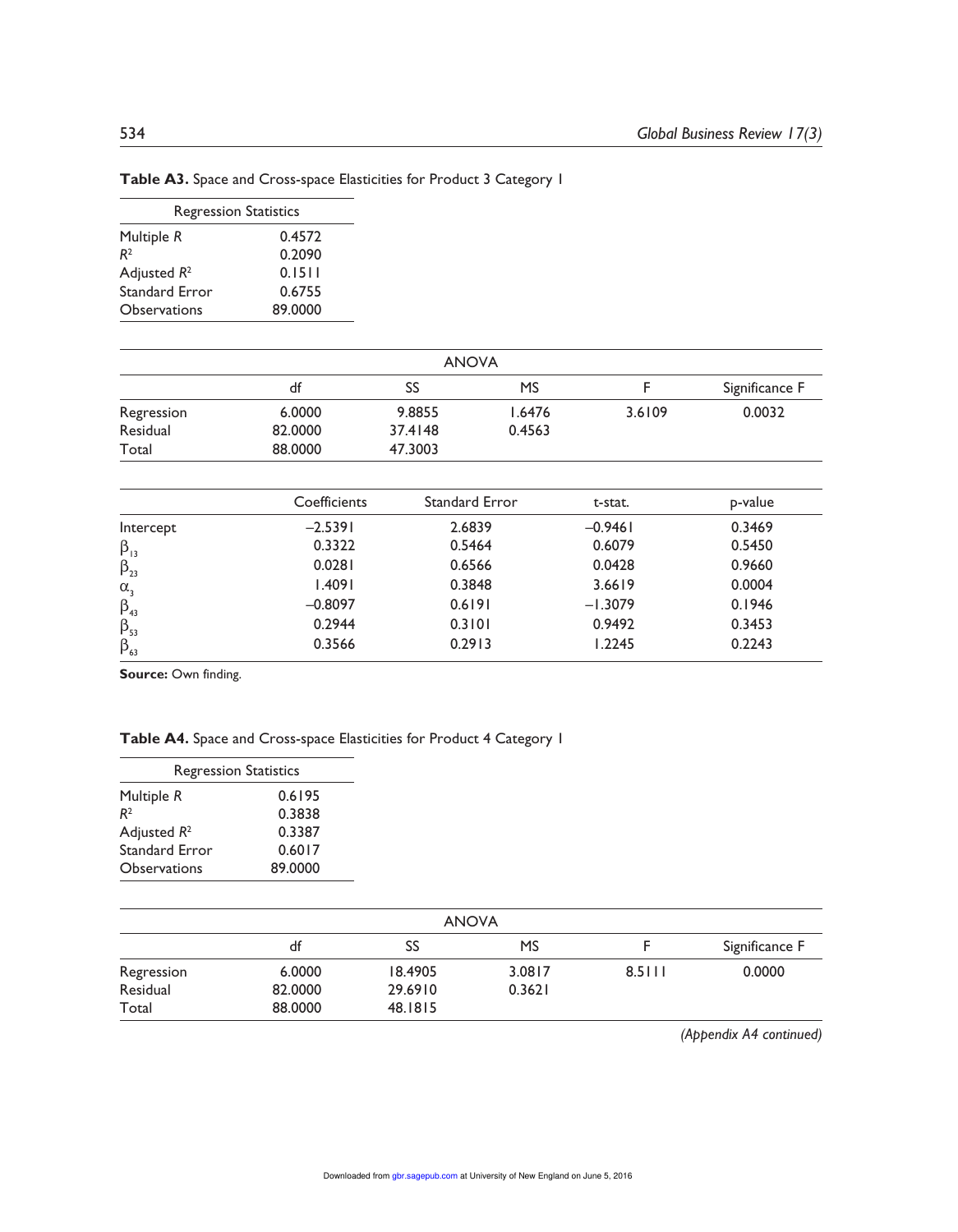|              | Coefficients | Standard Error | t-stat.   | p-value |
|--------------|--------------|----------------|-----------|---------|
| Intercept    | $-6.3680$    | 2.3909         | $-2.6635$ | 0.0093  |
| $\beta_{14}$ | $-1.3454$    | 0.4868         | $-2.7639$ | 0.0071  |
| $\beta_{24}$ | 0.5596       | 0.5849         | 0.9566    | 0.3416  |
| $\beta_{34}$ | $-0.08$      | 0.3428         | $-0.2366$ | 0.8135  |
| $\alpha_{4}$ | 2.8766       | 0.5515         | 5.2161    | 0.0000  |
| $\beta_{54}$ | 0.3690       | 0.2763         | 1.3355    | 0.1854  |
| $\beta_{64}$ | 0.5199       | 0.2595         | 2.0038    | 0.0484  |

#### *(Appendix A4 continued)*

**Source:** Own finding.

#### **Table A5.** Space and Cross-space Elasticities for Product 5 Category 1

| <b>Regression Statistics</b> |
|------------------------------|
| 0.6691                       |
| 0.4477                       |
| 0.4073                       |
| 0.6113                       |
| 89.0000                      |
|                              |

|            | df      | SS      | <b>MS</b> |         | Significance F |
|------------|---------|---------|-----------|---------|----------------|
| Regression | 6.0000  | 24.8372 | 4.1395    | 11.0774 | 0.0000         |
| Residual   | 82.0000 | 30.6428 | 0.3737    |         |                |
| Total      | 88,0000 | 55.4800 |           |         |                |

|                  | Coefficients | <b>Standard Error</b> | t-stat.   | p-value |
|------------------|--------------|-----------------------|-----------|---------|
| Intercept        | $-4.9604$    | 2.4289                | $-2.0423$ | 0.0443  |
| $\beta_{15}$     | $-0.1982$    | 0.4945                | $-0.4008$ | 0.6896  |
| $\beta_{25}$     | 0.9586       | 0.5942                | 1.6132    | 0.1105  |
| $\beta_{35}$     | $-0.7022$    | 0.3482                | $-2.0165$ | 0.0470  |
| $\beta_{45}$     | 0.5519       | 0.5603                | 0.9851    | 0.3275  |
| $\alpha_{\rm s}$ | 1.9674       | 0.2807                | 7.0100    | 0.0000  |
| $\beta_{65}$     | $-0.0891$    | 0.2636                | $-0.3380$ | 0.7362  |

**Source: Own finding.** 

## **Table A6.** Space and Cross-space Elasticities for Product 6 Category 1

| <b>Regression Statistics</b> |         |
|------------------------------|---------|
| Multiple R                   | 0.6973  |
| R <sup>2</sup>               | 0.4862  |
| Adjusted $R^2$               | 0.4486  |
| Standard Error               | 0.5079  |
| Observations                 | 89.0000 |

*(Appendix A6 continued)*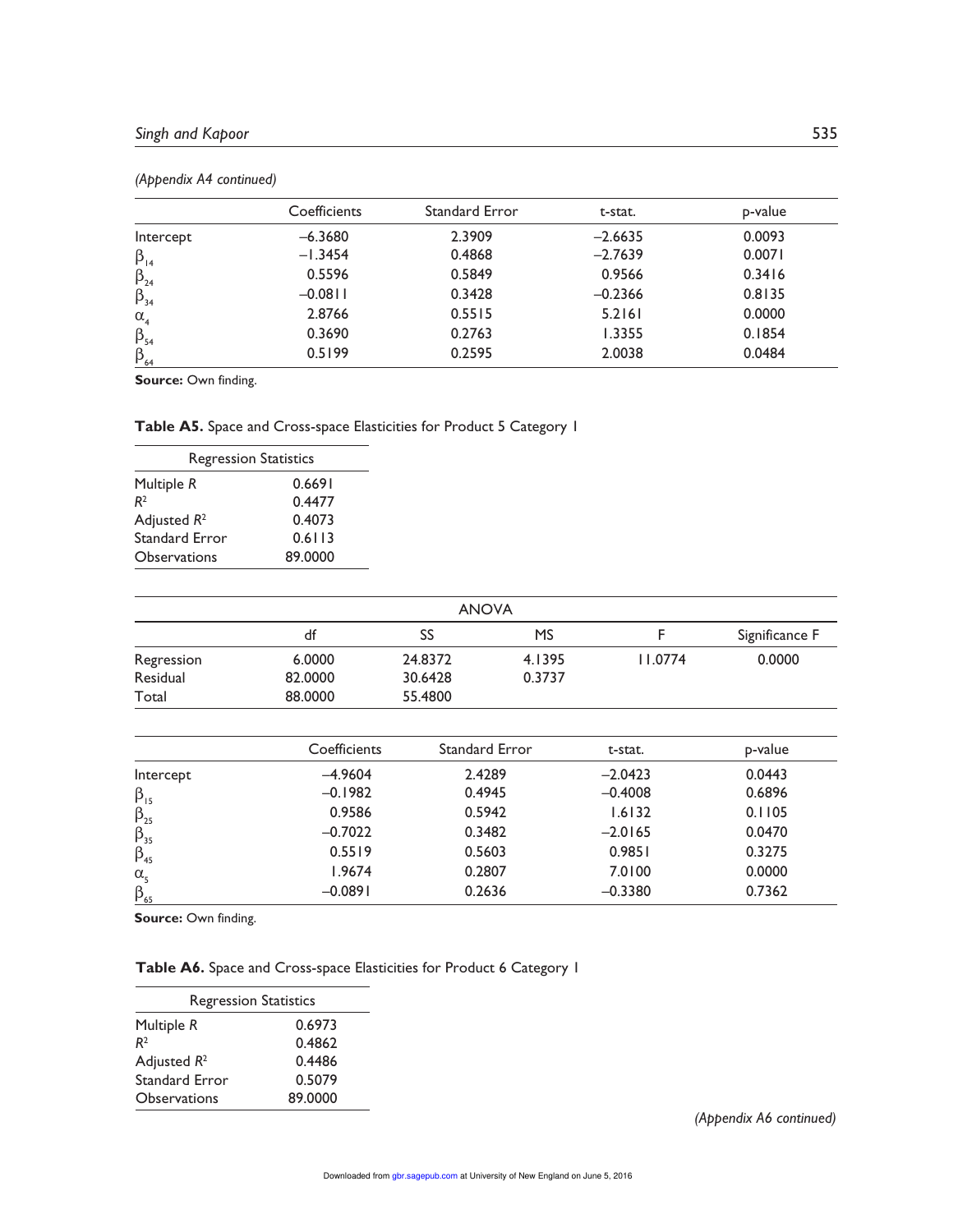|            | <b>ANOVA</b> |                   |           |             |                |
|------------|--------------|-------------------|-----------|-------------|----------------|
|            | df           | SS                | <b>MS</b> |             | Significance F |
| Regression | 6.0000       | 20.0182           | 3.3364    | 12.9343     | 0.0000         |
| Residual   | 82.0000      | 21.1516           | 0.2579    |             |                |
| Total      | 88,0000      | 41.1699           |           |             |                |
|            |              |                   |           |             |                |
|            | $C = H(x)$   | Considered Engels |           | $+ - - - -$ | المنافين ب     |

*(Appendix A6 continued)*

| p-value |
|---------|
|         |
| 0.0284  |
| 0.8613  |
| 0.2746  |
| 0.2919  |
| 0.0575  |
| 0.5067  |
| 0.0000  |
|         |

Source: Own finding.

 $\alpha_{\epsilon}$ 

#### **Table A7.** Space and Cross-space Elasticities for Product 1 Category 2

| <b>Regression Statistics</b> |         |
|------------------------------|---------|
| Multiple I                   | 0.6314  |
| R <sup>2</sup>               | 0.3986  |
| Adjusted $R^2$               | 0.3624  |
| Standard Error               | 0.5793  |
| Observations                 | 89.0000 |

| SS      | MS     |         |                |
|---------|--------|---------|----------------|
|         |        |         | Significance F |
| 18.4610 | 3.6922 | 11.0026 | 0.0000         |
| 27.8527 | 0.3356 |         |                |
| 46.3137 |        |         |                |
|         |        |         |                |

|              | Coefficients | <b>Standard Error</b> | t-stat.   | p-value |
|--------------|--------------|-----------------------|-----------|---------|
| Intercept    | $-1.3120$    | 1.5348                | $-0.8549$ | 0.3951  |
| $\alpha$     | 1.8280       | 0.2545                | 7.1819    | 0.0000  |
| $\beta_{21}$ | $-0.0087$    | 0.3566                | $-0.0245$ | 0.9805  |
| $\beta_{31}$ | 0.1015       | 0.2202                | 0.4609    | 0.6461  |
| $\beta_{41}$ | $-0.2756$    | 0.2831                | $-0.9735$ | 0.3331  |
| $\beta_{51}$ | $-0.2803$    | 0.2211                | $-1.2682$ | 0.2083  |

Source: Own finding.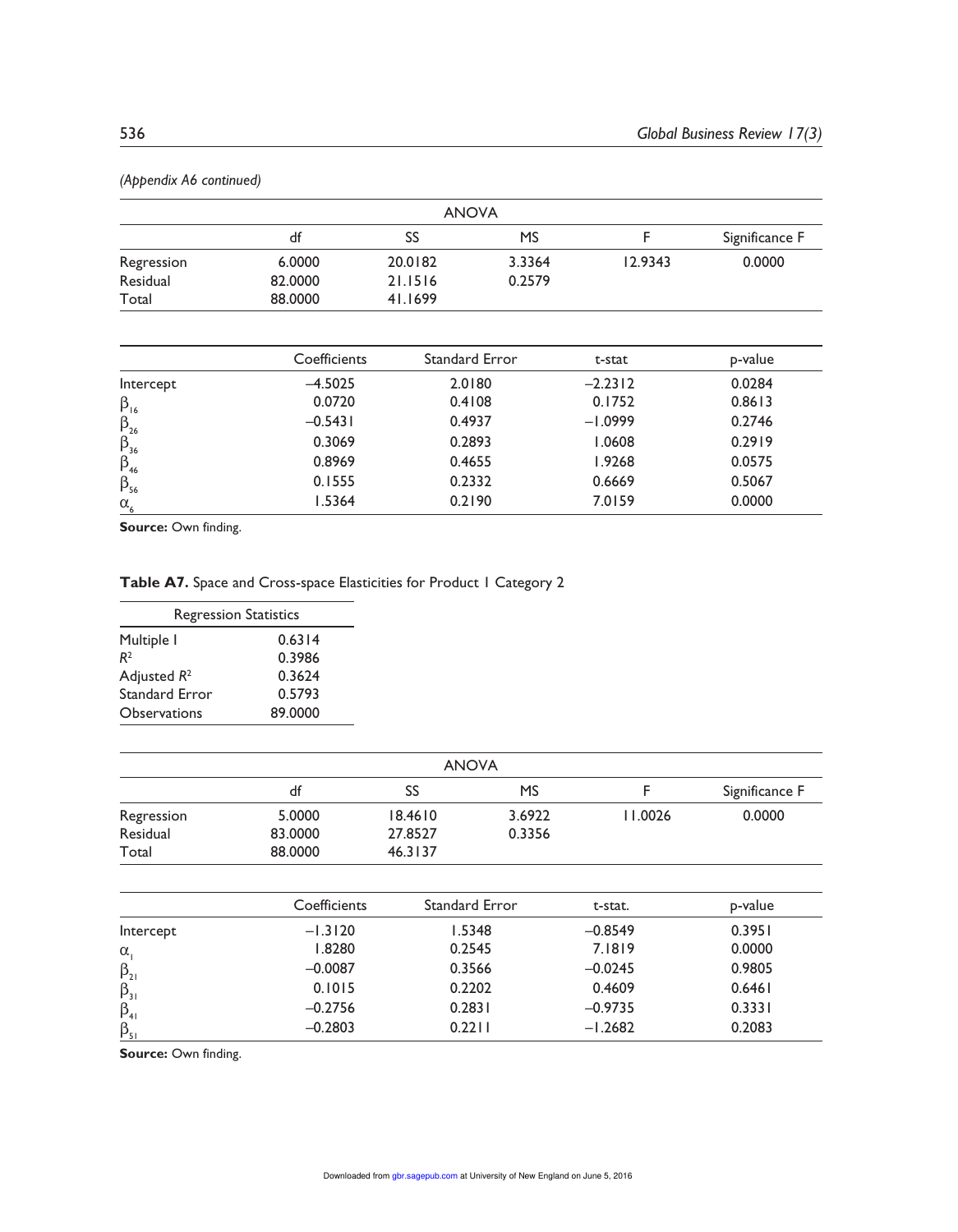| Table A8. Space and Cross-space Elasticities for Product 2 Category 2 |  |  |  |  |
|-----------------------------------------------------------------------|--|--|--|--|
|-----------------------------------------------------------------------|--|--|--|--|

| <b>Regression Statistics</b> |         |  |  |  |
|------------------------------|---------|--|--|--|
| Multiple R                   | 0.7146  |  |  |  |
| R <sup>2</sup>               | 0.5107  |  |  |  |
| Adjusted $R^2$               | 0.4812  |  |  |  |
| Standard Error               | 0.5358  |  |  |  |
| Observations                 | 89.0000 |  |  |  |

| <b>ANOVA</b> |         |         |        |         |                |
|--------------|---------|---------|--------|---------|----------------|
|              | df      | SS      | MS     |         | Significance F |
| Regression   | 5.0000  | 24.8680 | 4.9736 | 17.3246 | 0.0000         |
| Residual     | 83,0000 | 23.8279 | 0.2871 |         |                |
| Total        | 88,0000 | 48.6960 |        |         |                |

|                       | Coefficients | <b>Standard Error</b> | t-stat    | p-value |
|-----------------------|--------------|-----------------------|-----------|---------|
| Intercept             | $-8.4013$    | 1.4195                | $-5.9183$ | 0.0000  |
| $\beta_{12}$          | 0.8278       | 0.2354                | 3.5163    | 0.0007  |
| $\alpha$ <sub>2</sub> | 2.8624       | 0.3298                | 8.6788    | 0.0000  |
| $\beta_{32}$          | $-0.0084$    | 0.2037                | $-0.0410$ | 0.9674  |
| $\beta_{42}$          | 0.3310       | 0.2618                | 1.2643    | 0.2097  |
| $\beta_{52}$          | 0.0403       | 0.2045                | 0.1972    | 0.8441  |

Source: Own finding.

#### **Table A9.** Space and Cross-space Elasticities for Product 3 Category 2

| <b>Regression Statistics</b> |  |  |  |  |
|------------------------------|--|--|--|--|
| 0.7158                       |  |  |  |  |
| 0.5124                       |  |  |  |  |
| 0.4830                       |  |  |  |  |
| 0.5432                       |  |  |  |  |
| 89.0000                      |  |  |  |  |
|                              |  |  |  |  |

| <b>ANOVA</b> |         |         |        |         |                |
|--------------|---------|---------|--------|---------|----------------|
|              | df      | SS      | MS     |         | Significance F |
| Regression   | 5.0000  | 25.7346 | 5.1469 | 17.4409 | 0.0000         |
| Residual     | 83,0000 | 24.4938 | 0.2951 |         |                |
| Total        | 88,0000 | 50.2284 |        |         |                |

*(Appendix A9 continued)*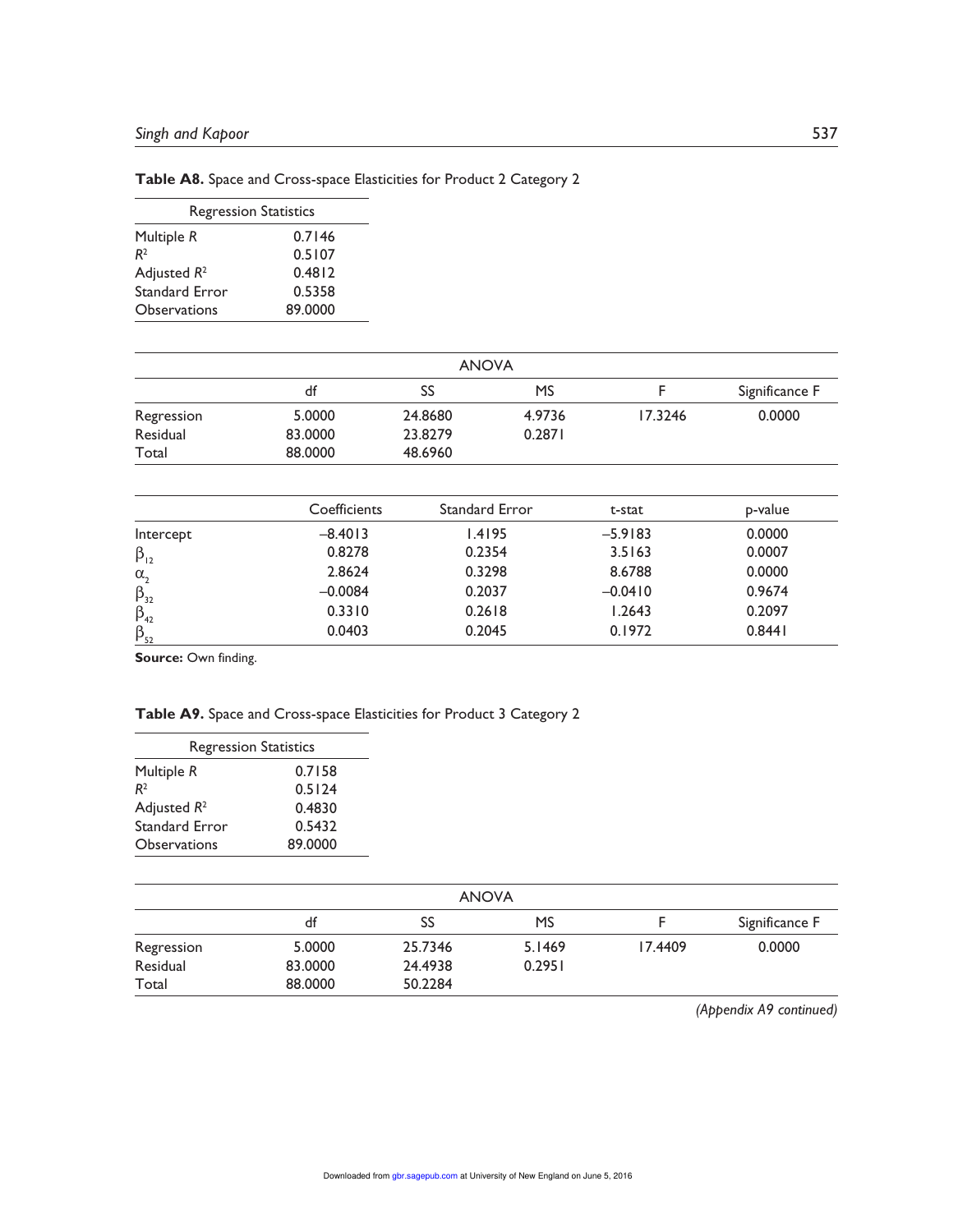|              | Coefficients | <b>Standard Error</b> | t-stat.   | p-value |
|--------------|--------------|-----------------------|-----------|---------|
| Intercept    | $-3.1244$    | 1.4392                | $-2.1709$ | 0.0328  |
| $\beta_{13}$ | $-0.1202$    | 0.2387                | $-0.5035$ | 0.6159  |
| $\beta_{23}$ | 0.5438       | 0.3344                | 1.6262    | 0.1077  |
| $\alpha$ ,   | 1.8078       | 0.2065                | 8.7546    | 0.0000  |
| $\beta_{43}$ | 0.0854       | 0.2655                | 0.3216    | 0.7485  |
| $\beta_{53}$ | $-0.4697$    | 0.2073                | $-2.2657$ | 0.0261  |

*(Appendix A9 continued)*

**Source: Own finding.** 

#### **Table A10.** Space and Cross-space Elasticities for Product 4 Category 2

| <b>Regression Statistics</b> |         |  |  |  |
|------------------------------|---------|--|--|--|
| Multiple R                   | 0.5913  |  |  |  |
| R <sup>2</sup>               | 0.3496  |  |  |  |
| Adjusted $R^2$               | 0.3104  |  |  |  |
| Standard Error               | 0.6010  |  |  |  |
| Observations                 | 89.0000 |  |  |  |

| <b>ANOVA</b> |         |         |        |        |                |
|--------------|---------|---------|--------|--------|----------------|
|              | df      | SS      | MS     |        | Significance F |
| Regression   | 5.0000  | 16.1130 | 3.2226 | 8.9230 | 0.0000         |
| Residual     | 83,0000 | 29.9759 | 0.3612 |        |                |
| Total        | 88,0000 | 46.0889 |        |        |                |

|                       | Coefficients | <b>Standard Error</b> | t-stat    | p-value |
|-----------------------|--------------|-----------------------|-----------|---------|
| Intercept             | $-4.8870$    | 1.5922                | $-3.0694$ | 0.0029  |
| $\beta_{14}$          | $-0.0003$    | 0.2640                | $-0.0012$ | 0.9990  |
| $\beta_{24}$          | 0.0585       | 0.3699                | 0.1580    | 0.8748  |
| $\beta_{34}$          | 0.0710       | 0.2284                | 0.3106    | 0.7569  |
| $\alpha$ <sub>4</sub> | 1.8482       | 0.2937                | 6.2935    | 0.0000  |
| $\beta_{54}$          | 0.4416       | 0.2293                | 1.9256    | 0.0576  |

**Source:** Own finding.

| <b>Table AII.</b> Space and Cross-space Elasticities for Product 5 Category 2 |  |  |  |
|-------------------------------------------------------------------------------|--|--|--|
|-------------------------------------------------------------------------------|--|--|--|

| <b>Regression Statistics</b> |         |  |  |  |
|------------------------------|---------|--|--|--|
| Multiple R                   | 0.6761  |  |  |  |
| R <sup>2</sup>               | 0.4572  |  |  |  |
| Adjusted $R^2$               | 0.4245  |  |  |  |
| Standard Error               | 0.4496  |  |  |  |
| Observations                 | 89,0000 |  |  |  |

*(Appendix A11 continued)*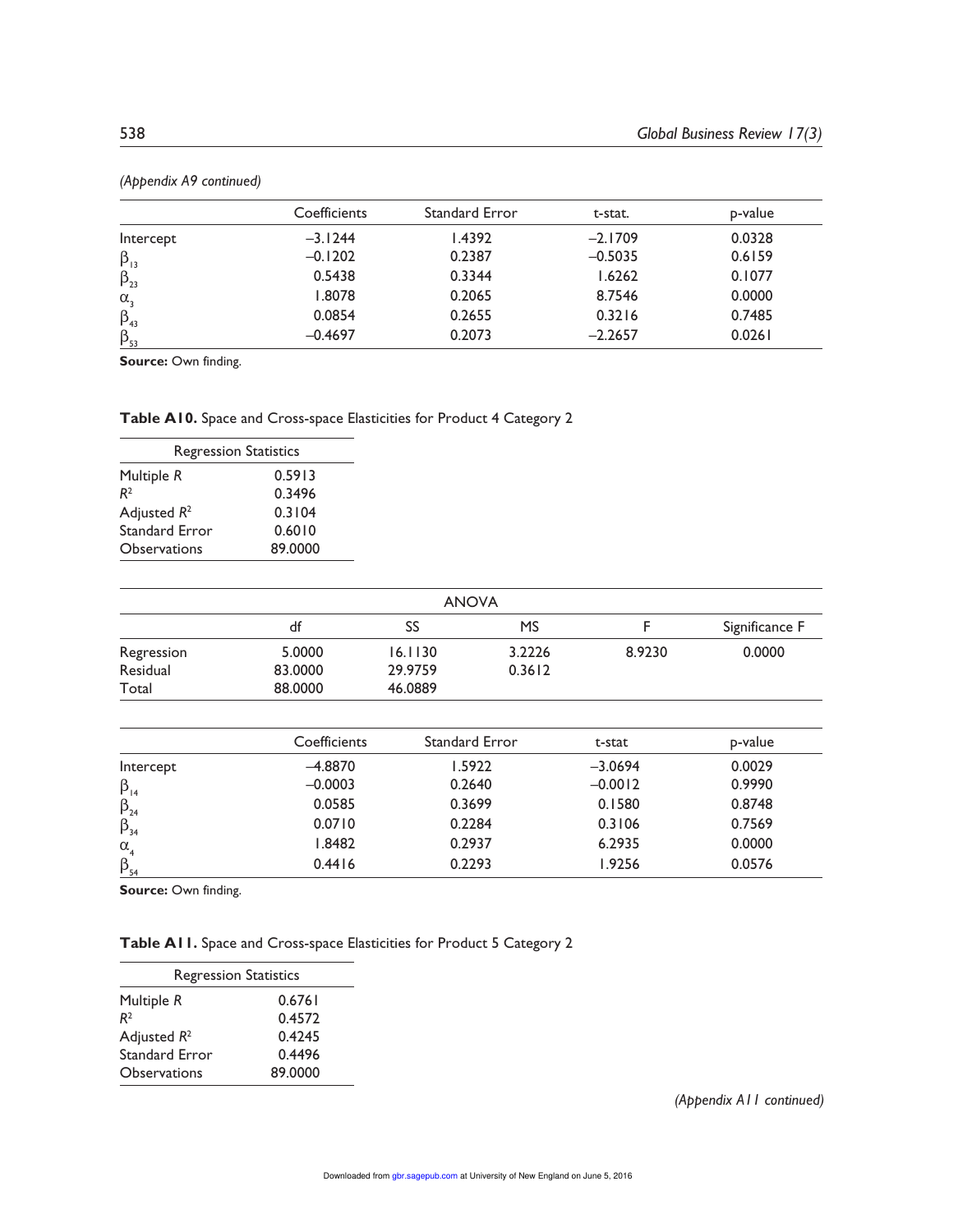| <b>ANOVA</b>                                                       |              |                |           |           |                |  |
|--------------------------------------------------------------------|--------------|----------------|-----------|-----------|----------------|--|
|                                                                    | df           | SS             | <b>MS</b> | F         | Significance F |  |
| Regression                                                         | 5.0000       | 14.1291        | 2.8258    | 13.9795   | 0.0000         |  |
| Residual                                                           | 83,0000      | 16.7777        | 0.2021    |           |                |  |
| Total                                                              | 88,0000      | 30.9067        |           |           |                |  |
|                                                                    | Coefficients | Standard Error |           | t-stat    | p-value        |  |
| Intercept                                                          | $-1.9161$    | 1.1912         |           | $-1.6086$ | 0.1115         |  |
|                                                                    | $-0.1836$    | 0.1975         |           | $-0.9293$ | 0.3554         |  |
| $\begin{matrix}\beta_{15} \\ \beta_{25} \\ \beta_{35}\end{matrix}$ | $-0.1228$    | 0.2767         |           | $-0.4439$ | 0.6583         |  |
|                                                                    | $-0.1319$    | 0.1709         |           | $-0.7721$ | 0.4423         |  |
| $\beta_{45}$                                                       | 0.3672       | 0.2197         |           | 1.6712    | 0.0985         |  |
| $\alpha_{\rm s}$                                                   | 1.3736       | 0.1716         |           | 8.0064    | 0.0000         |  |

#### *(Appendix A11 continued)*

Source: Own finding.

**Table A12.** Correlation Matrix of Space Elastic Demand Model Category 1

|                | S١        | S2     | S3     | S4     | S5     | S6     |
|----------------|-----------|--------|--------|--------|--------|--------|
| <b>SI</b>      | 1.0000    |        |        |        |        |        |
| S <sub>2</sub> | 0.1165    | 1.0000 |        |        |        |        |
| S <sub>3</sub> | 0.0000    | 0.2109 | 1.0000 |        |        |        |
| S <sub>4</sub> | 0.0857    | 0.0901 | 0.1269 | 1.0000 |        |        |
| S <sub>5</sub> | $-0.1404$ | 0.1508 | 0.0088 | 0.0737 | 1.0000 |        |
| S <sub>6</sub> | $-0.0458$ | 0.1052 | 0.2782 | 0.2157 | 0.2461 | 1.0000 |

Source: Own finding.

**Note:** S1, S2, S3, S4, S5 and S6 are the spaces provided to products 1, 2, 3, 4, 5 and 6, respectively.

|                | S١        | S <sub>2</sub> | S3     | S4        | S <sub>5</sub> |
|----------------|-----------|----------------|--------|-----------|----------------|
| SΙ             | 1.0000    |                |        |           |                |
| S <sub>2</sub> | $-0.0669$ | 0000.1         |        |           |                |
| S <sub>3</sub> | $-0.0032$ | 0.0441         | 1.0000 |           |                |
| S <sub>4</sub> | $-0.0628$ | 0.0403         | 0.2169 | 1.0000    |                |
| S <sub>5</sub> | 0.0764    | 0.0120         | 0.3054 | $-0.1283$ | 1.0000         |

**Table A13.** Correlation Matrix of Space Elastic Demand Model Category 2

Source: Own finding.

**Note:** S1, S2, S3, S4 and S5 are the spaces provided to products 1, 2, 3, 4 and 5, respectively.

#### **References**

Anupindi, R., Dada, M., & Gupta, S. (1998). Estimation of consumer demand with stock-out based substitution: An application to vending machine products. *Marketing Science*, *17*(4), 406–423.

Basu, R. (2015). Are they really different? A study on apparel shoppers' retail format perception in USA and India, *Global Business Review*, *16*(1), 123–136.